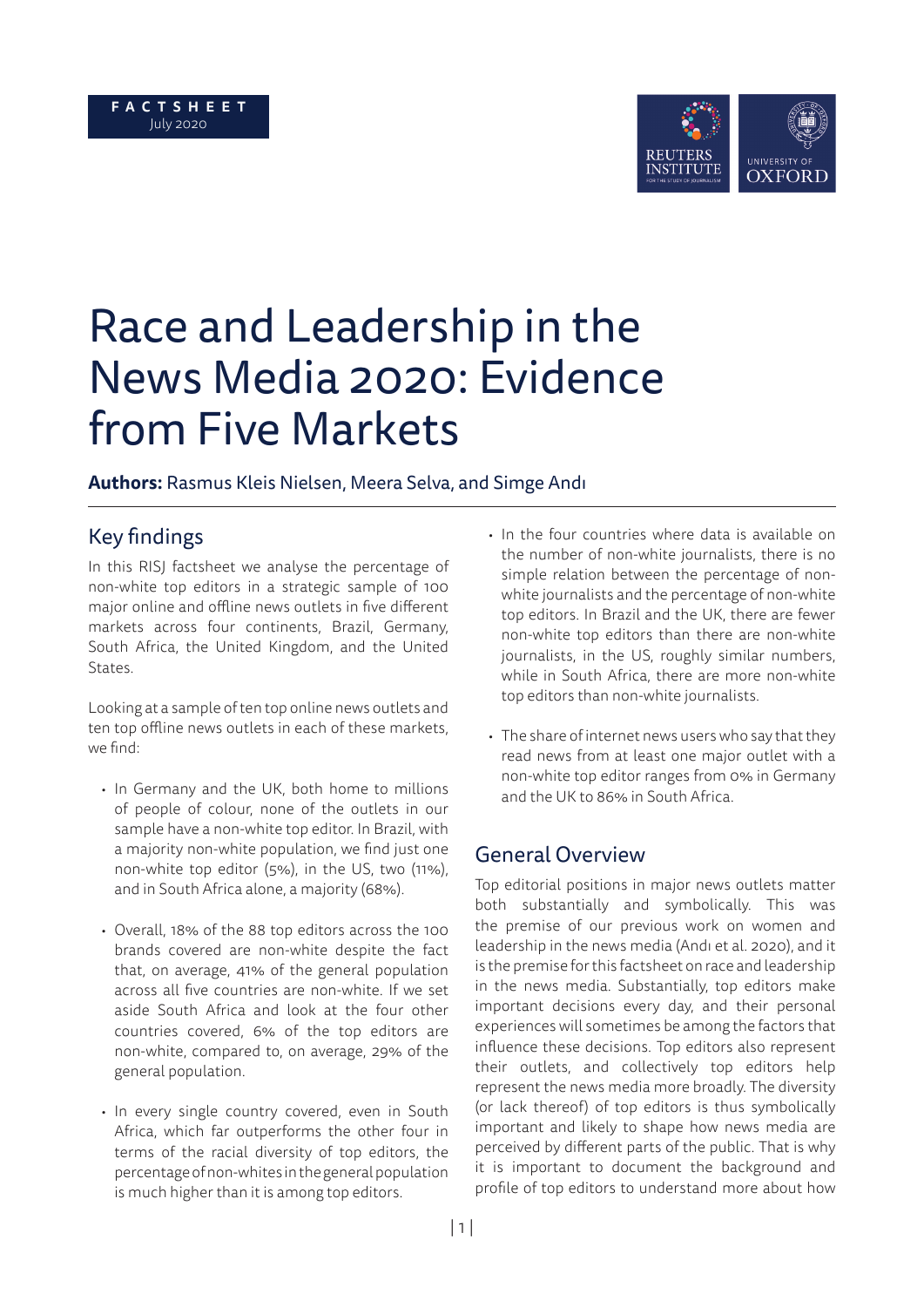journalism is done and how it comes across to the rest of society (Allsop et al. 2018; Duffy 2019).

This short factsheet supplements important research conducted by others working on race in the news media. Recent studies we build on include, in the United States, the American Society of News Editors diversity survey, most recently led by Meredith Clark (Clark 2019), the *Journalists in the UK* report from Britain (Thurman et al. 2016), and the *Diversity im deutschen Journalismus* study by Neuen deutschen Medienmacher\*innen in Germany (Boytchev et al. 2020). We also build on a number of important academic studies. These include, for example, Beulah Ainley (1998), who in a pioneering study in the 1990s documented how the entire British press only employed a few dozen black journalists; Cheryl D. Jenkins (2012) and others working on newsroom diversity and representations of race in the United States; and, more broadly, work like that done by, for example, Candis Callison and Mary Lynn Young (2019) on whom journalism, for whatever its other qualities, *isn't* giving voice to, representing, and serving, in part due to unaddressed structural inequalities within the profession and industry itself.

## Methods and Data

We examine top editorial leadership positions in a strategic sample of five markets with different demographics and different histories around race and inequality. We focus on countries shaped at least in part through different histories of white imperialism and slavery. The sample includes South Africa; Germany and the United Kingdom from Europe; the United States from North America; and Brazil from South America. To be able to leverage available data on the journalistic profession and on news and media use, we have picked the five markets from those covered in *Worlds of Journalism* (Hanitzsch et al. 2019) and in the *Reuters Institute Digital News Report* (Newman et al. 2019). Where possible, we try to compare our findings to results on diversity in the journalistic profession (relying on Worlds of Journalism data) and in the wider population (relying on census data), but data is not always available and comparisons therefore are not always possible. This is in part because of a dearth of research, but also in some cases compounded by legal restrictions on collecting and retaining certain statistics on race (in for example Germany).

In each market, we focused on the top ten offline (TV, print, and radio) and online news brands in terms

of weekly usage, as measured in the 2019 Reuters Institute *Digital News Report* (Newman et al. 2019). (Our focus on the most widely used offline and online brands means that some important outlets are not covered. For example both the *Financial Times* in the UK and Vox in the US have women of colour as editorsin-chief, but they are not included in the sample.)

For each brand, we identified the top editors by checking their official webpages. The data was initially collected in February 2020 for our previous work on gender, and all names validated in July 2020. Four editors had moved on or been replaced. When unable to detect who the top editor is we looked for editor-inchief or nearest equivalent e.g. executive editor, head of news for TV. The exact terminology varies from country to country and organisation to organisation, but in most cases it is possible to identify a single person. We coded observations as missing in cases where both online and offline versions of the same brand share a top editor, so the analysis covers a total of 88 individuals across the 100 brands included. We refer to them collectively as the top editors. It is important to note that this of course does not imply that the top editor is the only person who matters, or even is always in fact the most important person in terms of day-to-day editorial decision-making.

The individuals identified were double-checked by journalists from the market in question who have been journalist fellows at the Reuters Institute, as well by our researchers. We also contacted the brands or their press offices to confirm who is their top editor. Where organisations responded, we always defer to their judgement. In some cases where an organisation has not responded to our query, and where there is no single clear designated editor-in-chief, or roles and responsibilities across online and offline parts of the same outlet are unclear, we have made a judgement call as to who to code as the top editor of the outlet in question.

Following recent work on the representation of race in editorial positions in the field of communications research (Chakravartty et al. 2018), we operationalised race through a narrow conception focused on documenting differences between institutionally dominant white populations and dominated nonwhite populations. Race and racial discrimination work in complex ways not always tied to skin colour, for example where it has a religious dimension. But white/ non-white capture some important aspects of this in the countries we cover. We therefore deploy a simple and reductionist, but hopefully still illuminating and relevant, binary, and code each top editor as white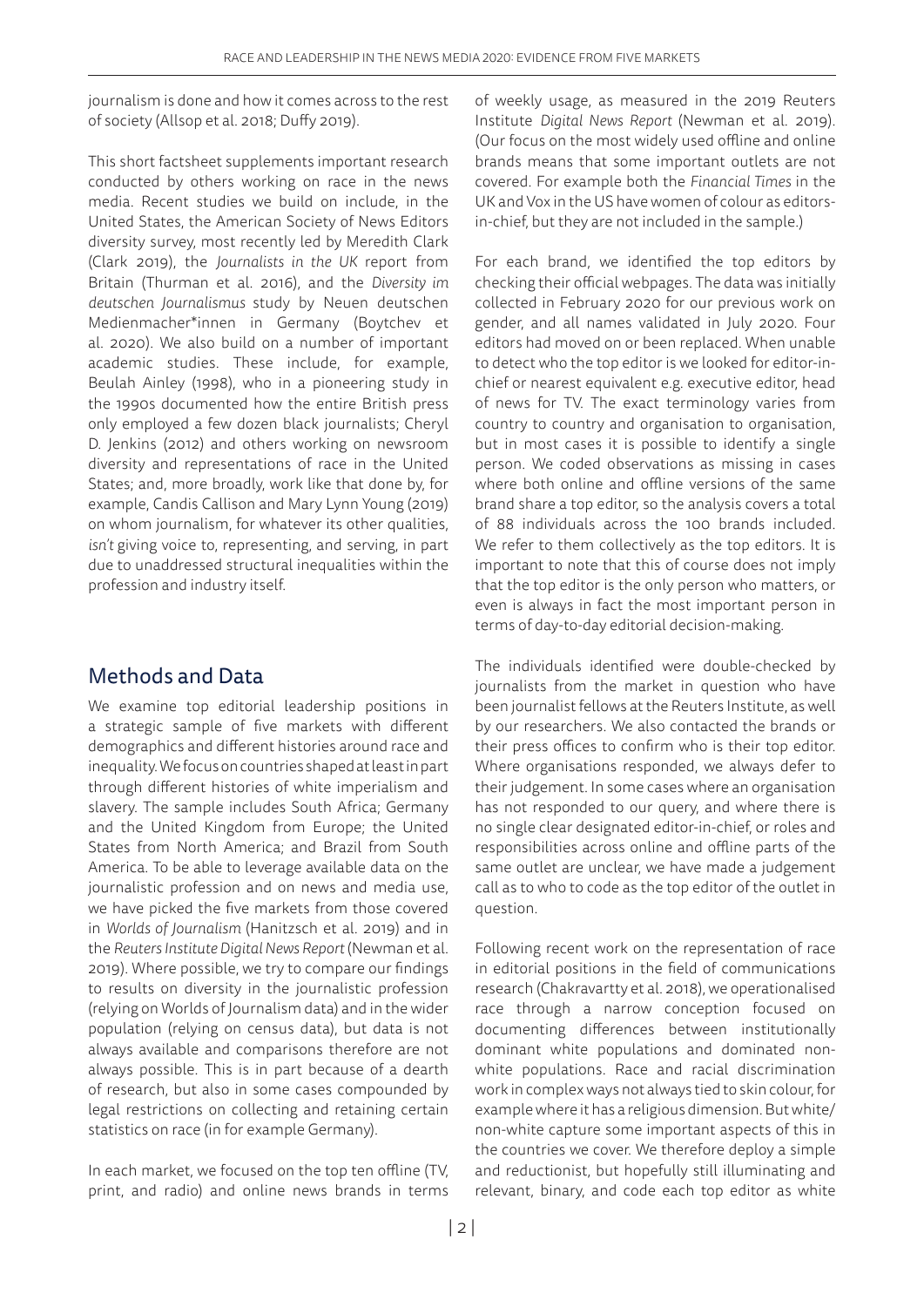or non-white. Non-white is not meant to suggest an identity, let alone a homogenous group, but provides a way to categorise otherwise very different people who come from dominated ethnic and racial groups.

All individuals in the dataset were coded independently by the three authors (who come from different countries and have different racial identities), and all codes for Brazil and South Africa were double-checked with journalists from the two countries. In the end, all codes were the same, so the inter-coder reliability score was 1.0. Race and ethnicity are complicated phenomena and so are statistics on race and ethnicity. All the numbers presented here, both those from our own data collection and those from secondary sources we rely on, should be seen with this in mind.

### Findings

As is clear from Figure 1, the percentage of nonwhite top editors vary significantly in our sample of countries. In Germany and the UK, none of the outlets covered have a non-white top editor. In Brazil, just one (5%), in the US, two (11%), and in South Africa alone, a majority (68%).

The countries covered are thus very different. Overall, we find that 18% of the 88 top editors across the 100 brands covered are non-white. This is below the average percent of non-white journalists (21%) in the four countries where data is available from the Worlds of Journalism project (Hanitzsch et al. 2019). It is well below the average percent of non-whites in the general population across all five countries as reported in official census data and estimates (41%).<sup>1</sup> If we set aside South Africa and look at the four other countries, across them, 6% of the top editors are nonwhite, compared to, on average, 29% of the general population.

When looking at the relation between the number of non-white journalists and the percentage of nonwhite top editors relying on data from the Worlds of Journalism project (Hanitzsch et al. 2019), we find a mixed picture (Figure 2).<sup>2</sup> The UK has a small number

#### **Figure 1. Percentage of non-white top editors by country**



of non-white journalists in the profession at large (6%), but no non-white top editors in our sample. In Brazil, a third (34%) of journalists are non-white, but only one top editor in our sample is non-white (5%). In the US, the percentage of non-white journalists (9%) about match the percentage of non-white top editors in our sample (11%) (but both numbers are far below the percentage of non-whites in the general population, as we show below). In South Africa, there are fewer non-white journalists (34%) than there are non-white top editors in our sample (68%).





Comparing data on the demographics of the population as a whole with the percentage of non-white top editors gives us a broader sense of racial inequality at the very top of journalism in these countries (Figure 3). It is striking here that in every single country covered, even in South Africa, which far outperforms the other four in terms of the racial diversity of top editors, the percentage of non-whites in the general population is much higher than it is among top editors.

<sup>1</sup> For information about the general population, we have relied on official census data where possible, namely the 2010 census in Brazil, the 2017 mini-census in Germany, the 2011 census in South Africa, the 2011 census in the UK, and the 2019 US Census Bureau population estimate. Race does not have the same history or work the same way in all these countries, a complexity we set aside here to enable cross-national comparison. German law prohibits the collection of official statistics along ethnic categories, a practice that has important historical reasons behind it but has also been subject to some criticism. ('[If] you're not counted, then you don't count', as Daniel Gyamerah has put it.) To arrive at an approximate figure for comparison, we have aggregated census data on migrants with a Middle Eastern/Northern African/Central Asian, Sub-Saharan African, East Asian and South/Southeast Asian, Other/unspecified/mixed background.

<sup>2</sup> We are grateful to the Worlds of Journalism project for sharing the data. Their fieldwork in Brazil was led by Sonia Virgínia Moreira and conducted from 2014 to 2016, in Germany by Thomas Hanitzsch, Nina Steindl and Corinna Lauerer from 2014 to 2015, in South Africa by Arnold S. de Beer, Sean Beckett, Vanessa Malila, and Herman Wasserman in 2014, in the UK by Neil Thurman and Jessica Kunert in 2015, and in the US by Tim P. Vos and Stephanie Craft in 2013.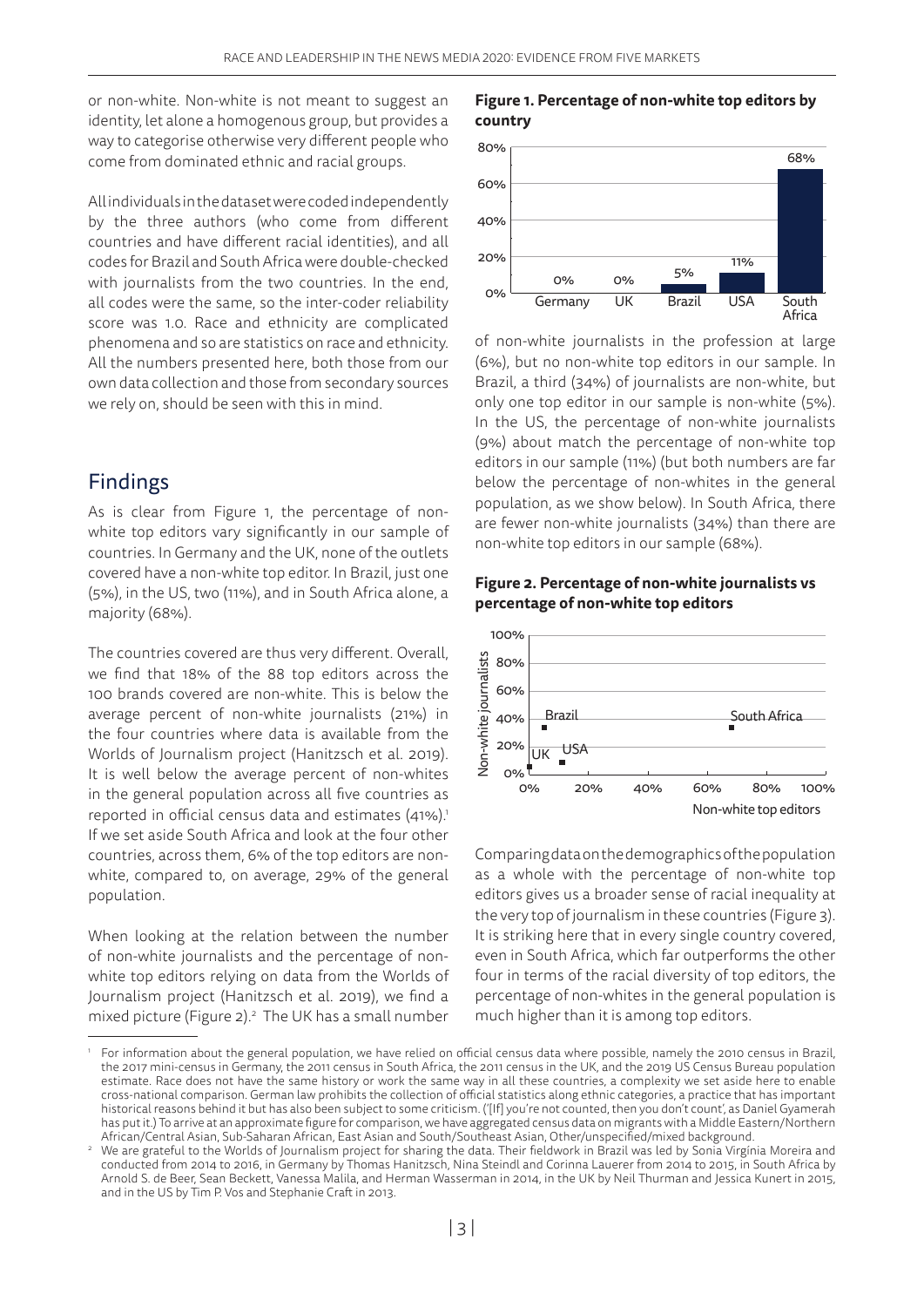The gap takes different forms in different countries. It is biggest in percentage points in Brazil, which has a majority non-white population (52%) but only one (5%) non-white top editor in our sample. The gap is very large in both South Africa (91% versus 68%) and the United States (11% versus 40%), in both cases almost 30 percentage points. The gap is numerically smaller in Germany and the UK, but in a way even more glaring given the absence of any non-white top editors in our sample in countries with significant non-white minorities.

#### **Figure 3. Percentage of non-white in general population vs percentage of non-white top editors**



Finally, by combining the data collected for this Reuters Institute factsheet with data from the Reuters Institute *Digital News Report* (Newman et al. 2019), we can determine how many people in each market covered access news from at least one major news outlet with a non-white top editor. As can be seen in Figure 4, the share of respondents who say that they read news from at least one major outlet with a nonwhite top editor ranges from 0% in Germany and the UK to 86% in South Africa. In four of the five countries covered, the vast majority of online news users do not regularly use any brands with a non-white top editor.

#### **Figure 4. Percentage of online news users using at least one source with a non-white top editor**



## Conclusion

In this RISJ factsheet we have analysed the racial break-down of top editors at a strategic sample of 100 major online and offline news outlets in five different markets across four continents. Relative to their share of the general population, whites are significantly overrepresented among top editors in all five countries, and non-whites significantly underrepresented. All or nearly all top editors in our sample in most of these countries are white. South Africa is the only country where this is not the case, with 68% non-white top editors and 91% non-white population. Of the countries covered, it has the smallest discrepancy between the racial demographics of top editors relative to the general population, though whites, who make up 9% of the population according to the 2011 census, still occupy 32% of top editorial positions in our sample.

In all the four other countries, the discrepancies are much bigger in relative terms. In Germany and the UK, we did not find any non-white top editors in our sample, though both countries are home to millions of people of colour. In Brazil, where the 2010 census found that 52% of the population is non-white, only one top editor in our sample (5% of the total) is not white. In the United States, where other research (e.g. Clark 2019) has documented some modest progress in both the rank-and-file of the journalistic profession and in leadership positions in recent years, the top jobs are still overwhelmingly held by whites, even as the US population grows more and more diverse. But in the US too, historical trends are concerning. Comparing data on American journalists with census data shows that non-whites were about one-third the share of the journalistic profession that their share of the general population would suggest from the early 1970s till the early 2000s, but that the figure has since declined to about one-quarter (Willnat et al. 2014). While the US population has grown proportionally less white, US journalism has grown disproportionally more white.

The US example is instructive. The lack of diversity in journalism there has been subject to increasingly intense critical scrutiny, at least since the civil rights movement and the *Kerner Report* in 1968, scrutiny that has been constantly maintained by groups representing minority journalists, and occasionally discussed more widely in the aftermath of crises like that surrounding the police beating of Rodney King in 1991 and more recently the police killing of George Floyd in 2020. The American Society of Editors and others have recognised the problem and stressed the need for greater diversity for decades, in line with the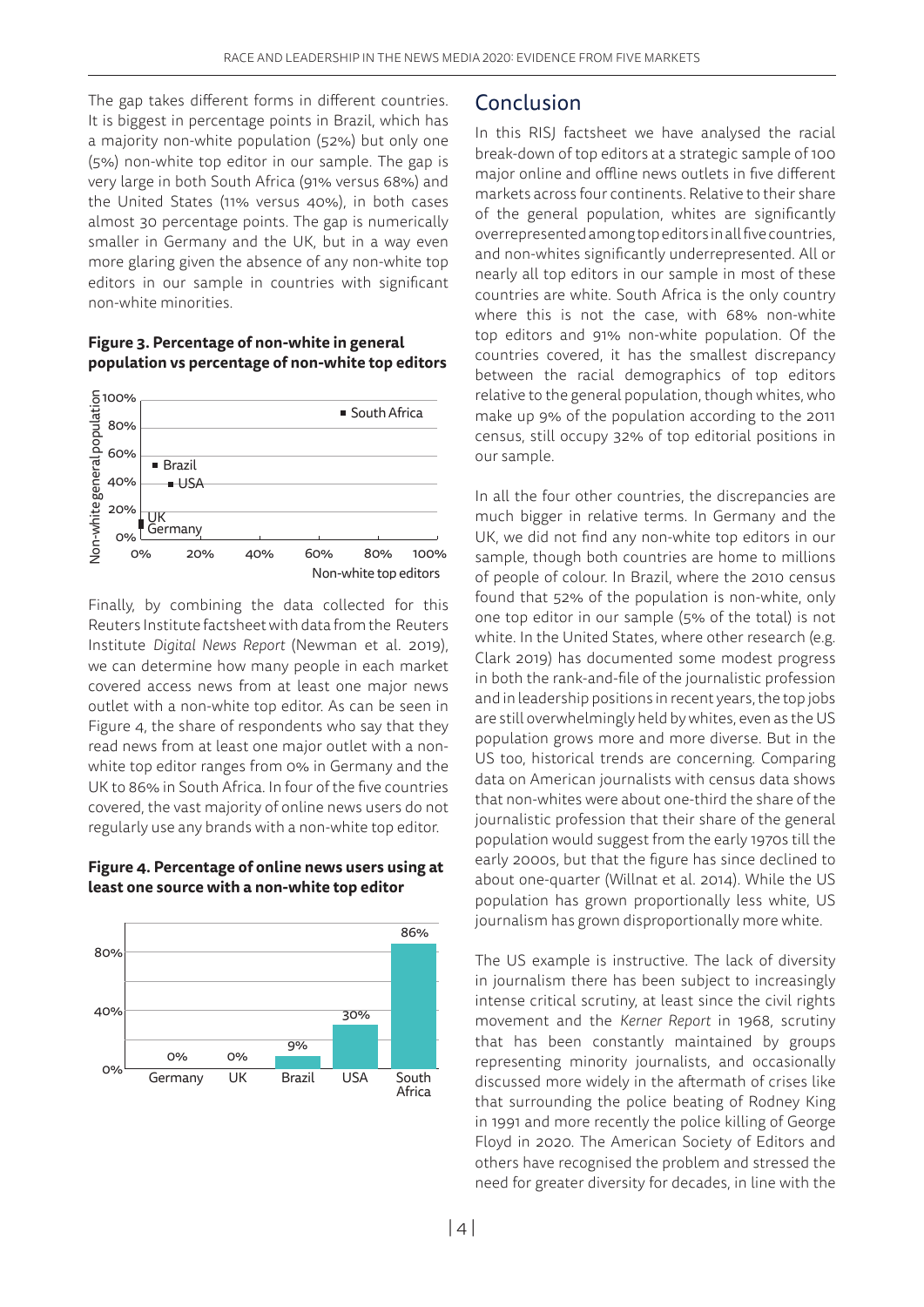*Kerner Report* more than half a century ago, stressing the need to 'hire more black journalists and promote black journalists to decision-making roles' (National Advisory Commission on Civil Disorders 1968, p. 385).

Despite this, progress has often been incremental at best, and sometimes reversed. The years following the financial crisis, for example, saw a sustained decline in the number of minority journalists in US newsrooms as thousands were laid off in ways that further exacerbated racial inequalities (Anderson 2014).

There is a real risk that the impact of the coronavirus crisis could have the same effect, even as some US newsrooms are trying to increase diversity among their journalists and editors.

Will they, and counterparts elsewhere, including Germany and the UK, where we find no non-white top editors in countries with significant non-white populations, deliver? We will know more when we repeat this analysis in 2021 to track developments in race and equality among top editors across the world.